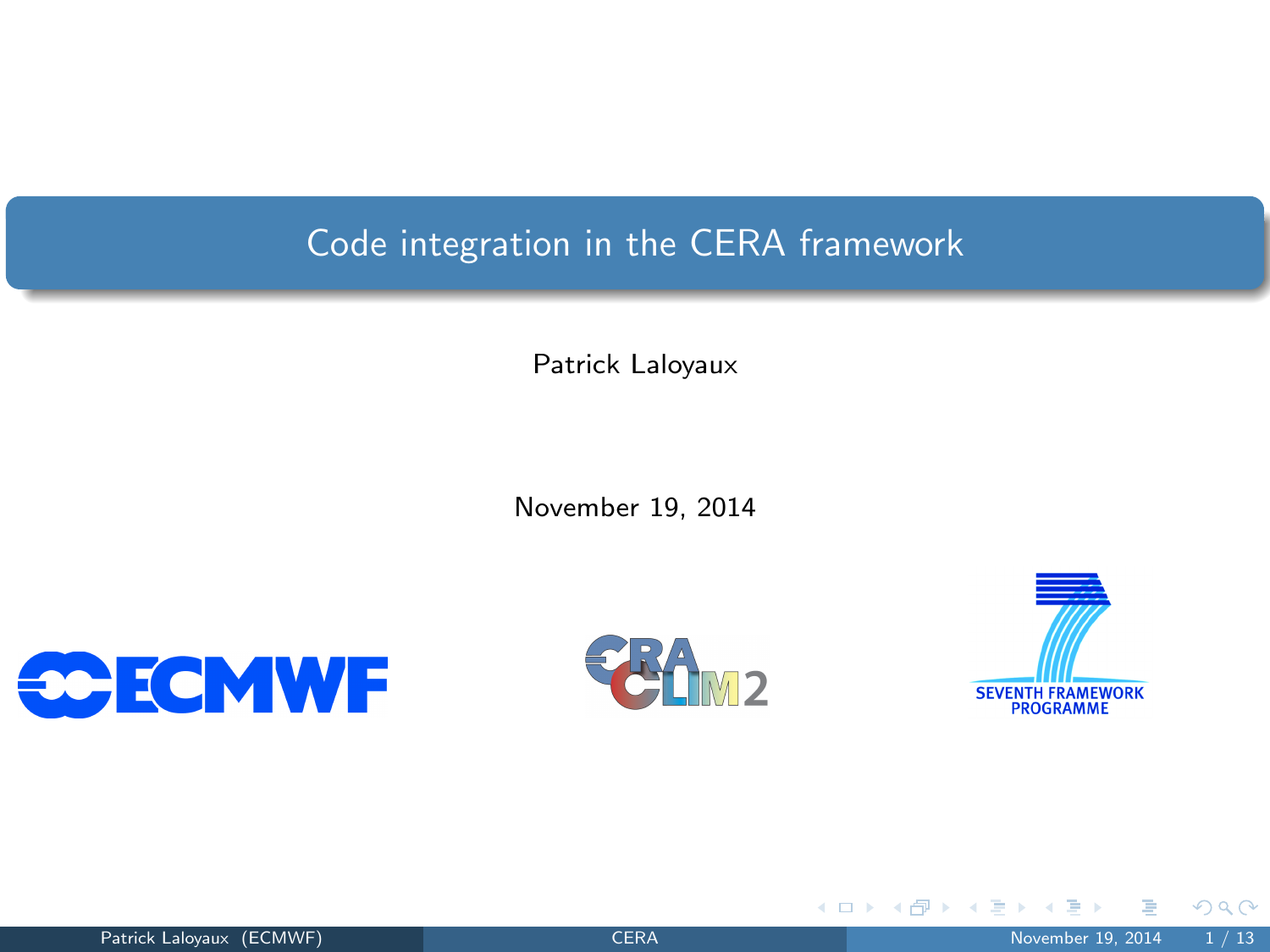CERA is developed by the reanalysis section in collaboration with the marine section The code is regularly updated to take on board the developments made by RD In ERA-CLIM2, new developments have been planned by external partners

4DVAR code has been integrated successfully in the CERA system! What can we learn from that experience to integrate effectively other developments?

 $\Omega$ 

イロト イ押 トイヨ トイヨ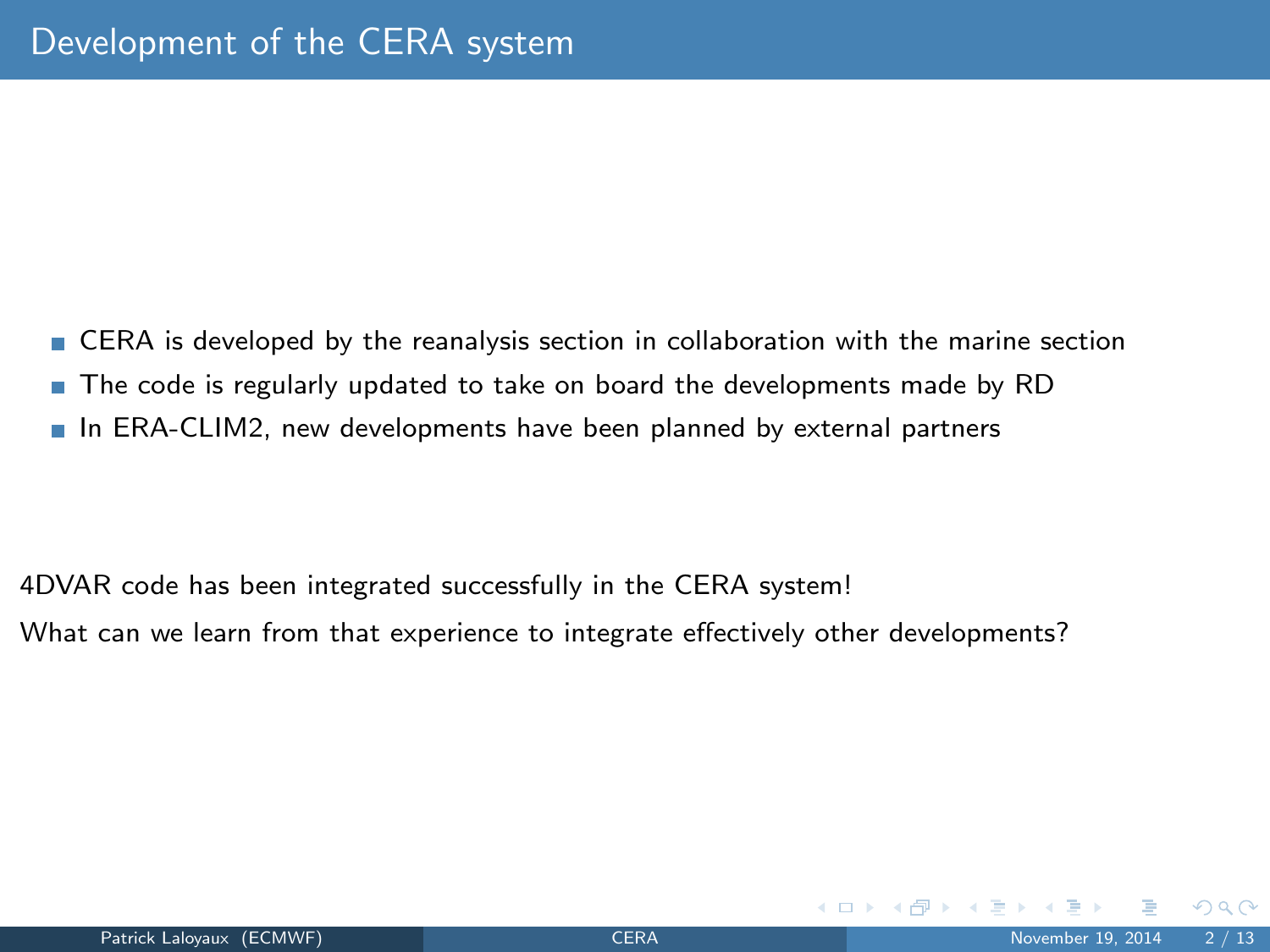- **1** Scientific idea
- <sup>2</sup> Code development
- **B** Code validation and test case
- **4** Scientific assessments
- **5** Code transfer to FCMWF
- <sup>6</sup> Code compilation
- **7** Run the test case
- **B** Run the code
- **9** Scientific assessments

**K ロ ト K 何 ト K ヨ ト** 

 $QQ$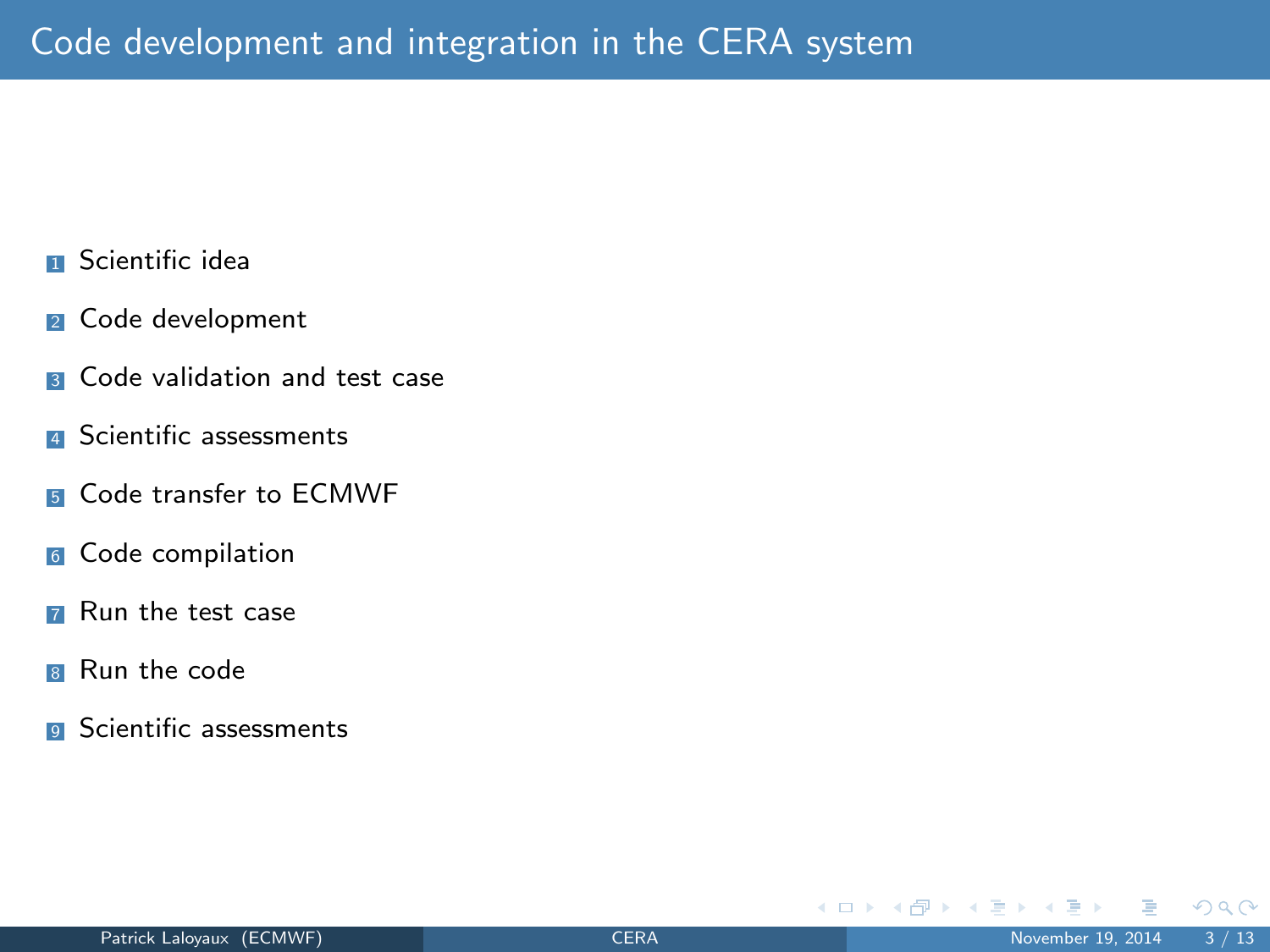# **n** Scientific idea

- <sup>2</sup> Code development
- **B** Code validation and test case
- **4** Scientific assessments
- **5** Code transfer to FCMWF
- <sup>6</sup> Code compilation
- **7** Run the test case
- **8** Run the code
- **9** Scientific assessments

## Development of the 4DVAR in the ocean component

イロト イ押ト イヨト イ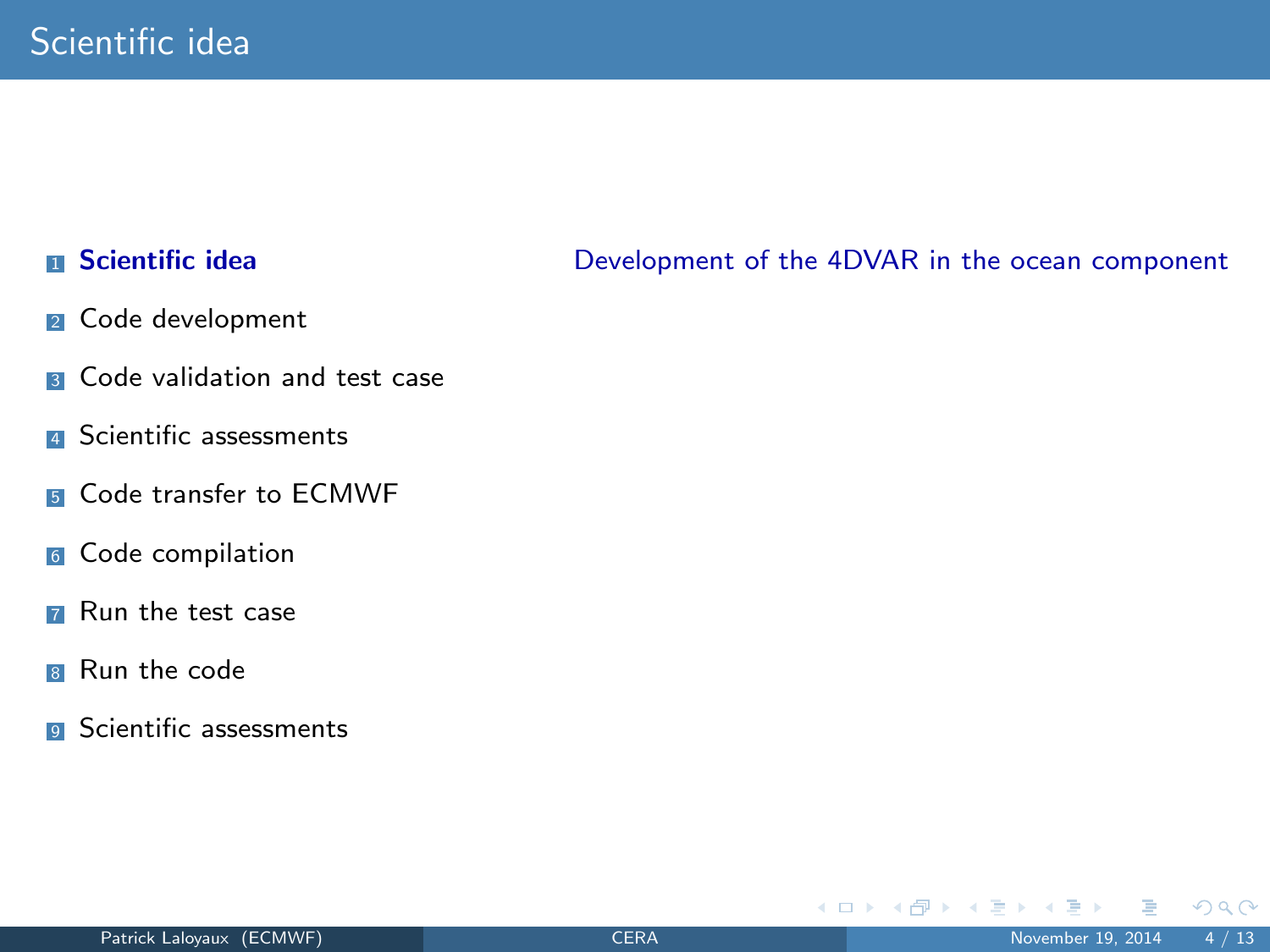- **1** Scientific idea
- **2** Code development
- **3** Code validation and test case
- **4** Scientific assessments
- **5** Code transfer to FCMWF
- <sup>6</sup> Code compilation
- **7** Run the test case
- **B** Run the code
- **9** Scientific assessments

NEMOVAR framework is used Tangent and adjoint codes are written at INRIA

**ONEMOVAR** is designed to handle 4DVAR C FCMWF is in the NEMOVAR consortium CECMWF has a long experience with NEMOVAR

イロト イ押ト イヨト イ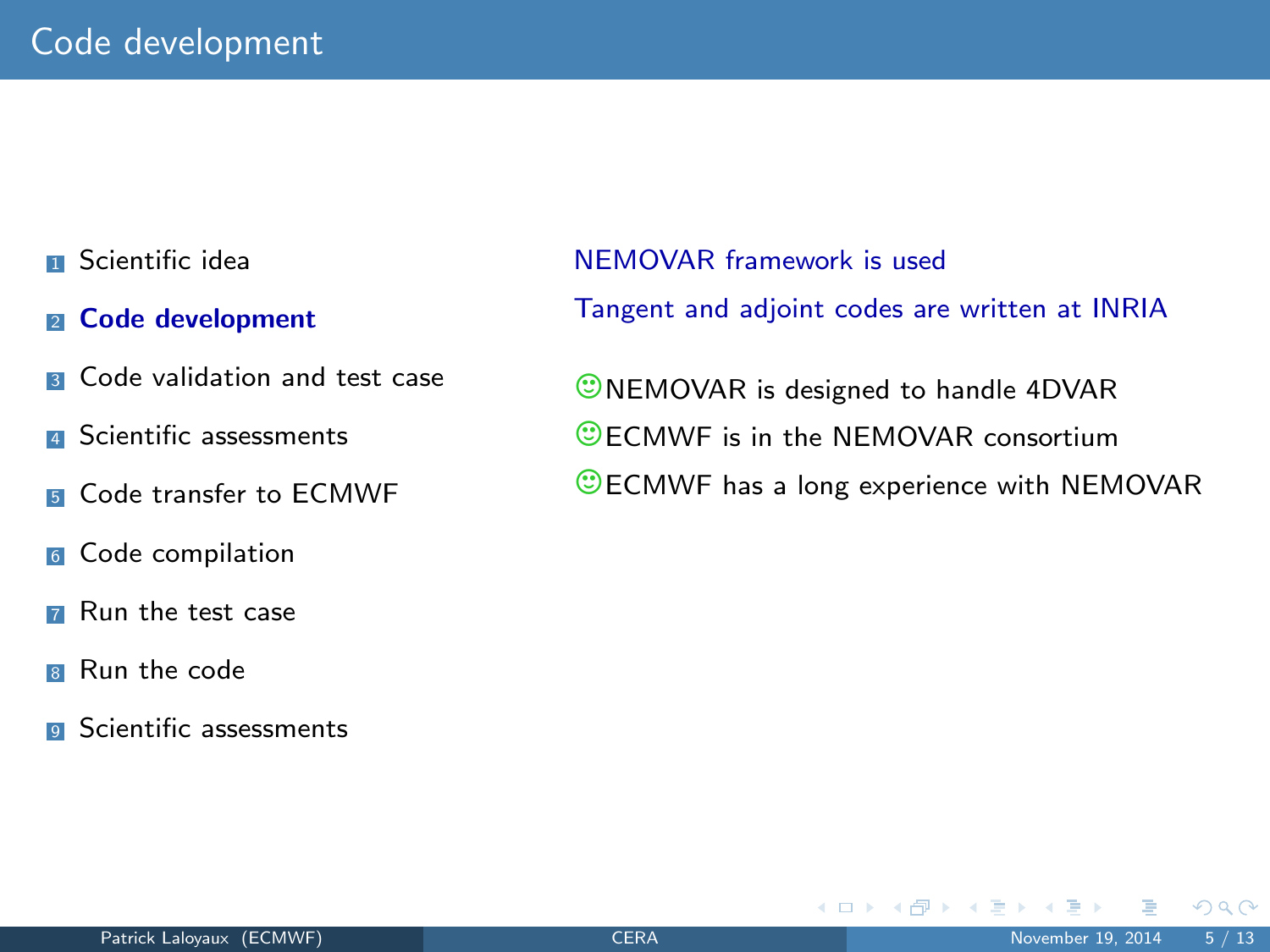- **1** Scientific idea
- <sup>2</sup> Code development
- **8 Code validation and test case**
- **4** Scientific assessments
- **5** Code transfer to FCMWF
- 6 Code compilation
- **7** Run the test case
- **B** Run the code
- **a** Scientific assessments

Dot-product test:

$$
y^{T}(Ax) = (y^{T}A)x
$$

$$
y^{T}(Ax) = (A^{T}y^{T})x
$$

 $\odot$  Run the dot-product test:

- $\rightarrow$  failing the test prove that the code is incorrect
- $\rightarrow$  passing the test does not prove that the code is correct

 $\left\{ \begin{array}{ccc} 1 & 0 & 0 \\ 0 & 1 & 0 \end{array} \right\}$  ,  $\left\{ \begin{array}{ccc} 0 & 0 & 0 \\ 0 & 0 & 0 \end{array} \right\}$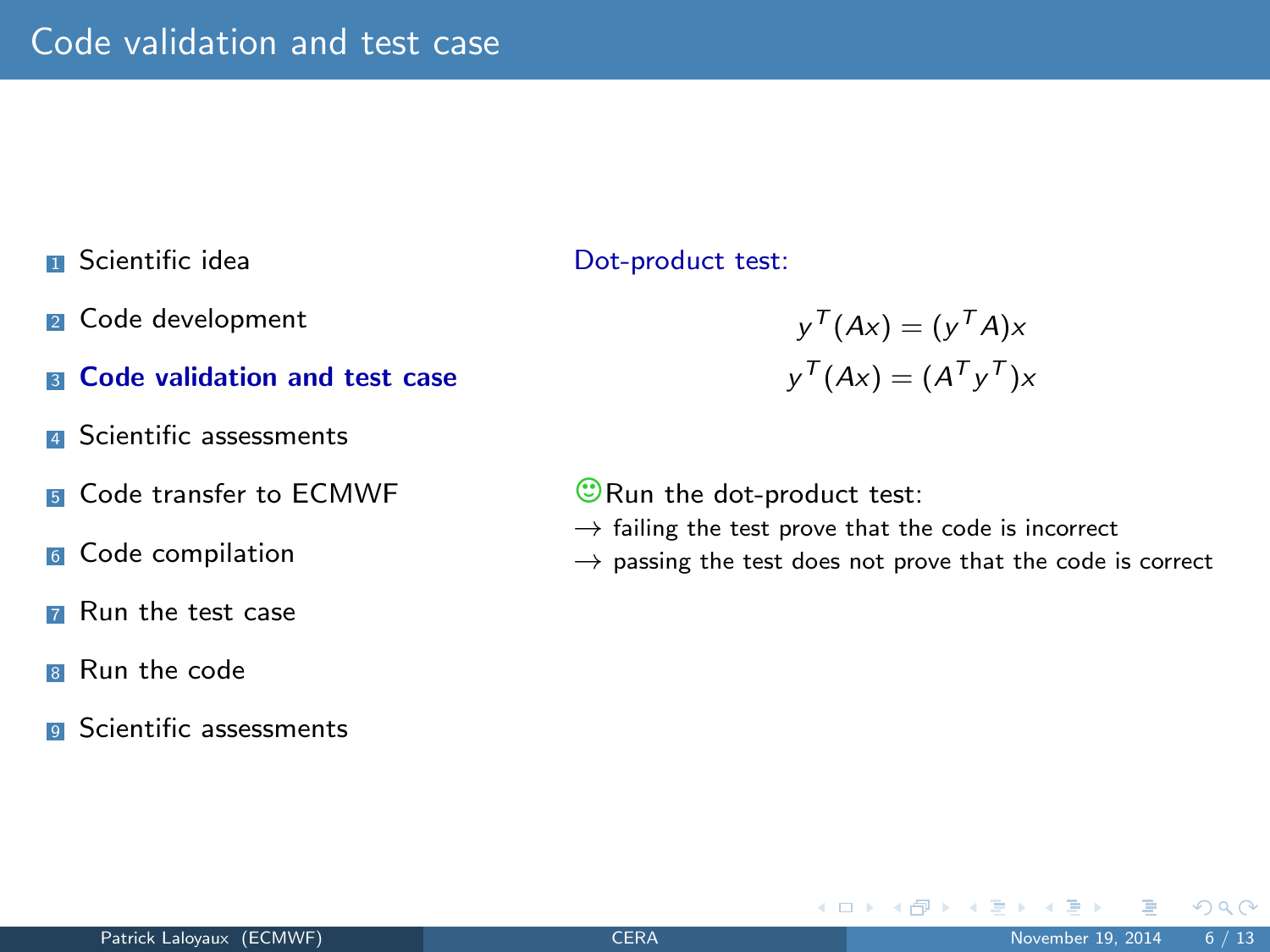- **1** Scientific idea
- <sup>2</sup> Code development
- **B** Code validation and test case
- **E Scientific assessments**
- **5** Code transfer to FCMWF
- <sup>6</sup> Code compilation
- **7** Run the test case
- **B** Run the code
- **a** Scientific assessments

Experiments with one assimilation cycle at INRIA

**Better fit to observations compared to 3DVAR** 

 $\left\{ \begin{array}{ccc} \square & \times & \overline{C} \ \square & \times & \times & \overline{C} \end{array} \right.$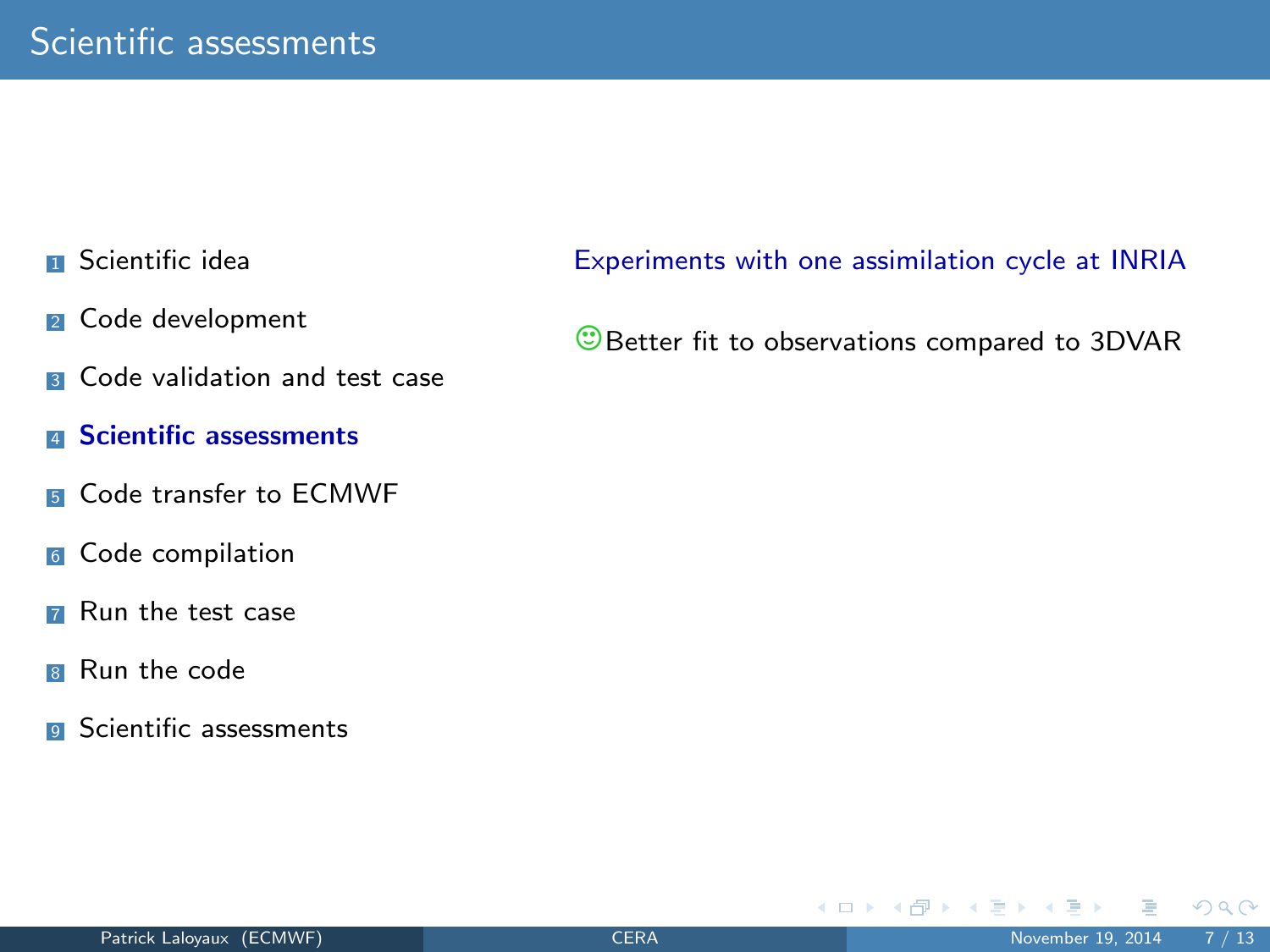- **1** Scientific idea
- <sup>2</sup> Code development
- **B** Code validation and test case
- **4** Scientific assessments
- **E.** Code transfer to ECMWF
- 6 Code compilation
- **7** Run the test case
- **B** Run the code
- **a** Scientific assessments

### INRIA visits ECMWF (February 2014)

 $\circled{c}$  Essential to be at the same place  $\rightarrow$  Explain the code and the way it works

 $\Omega$ 

 $\left\{ \begin{array}{ccc} 1 & 0 & 0 \\ 0 & 1 & 0 \end{array} \right.$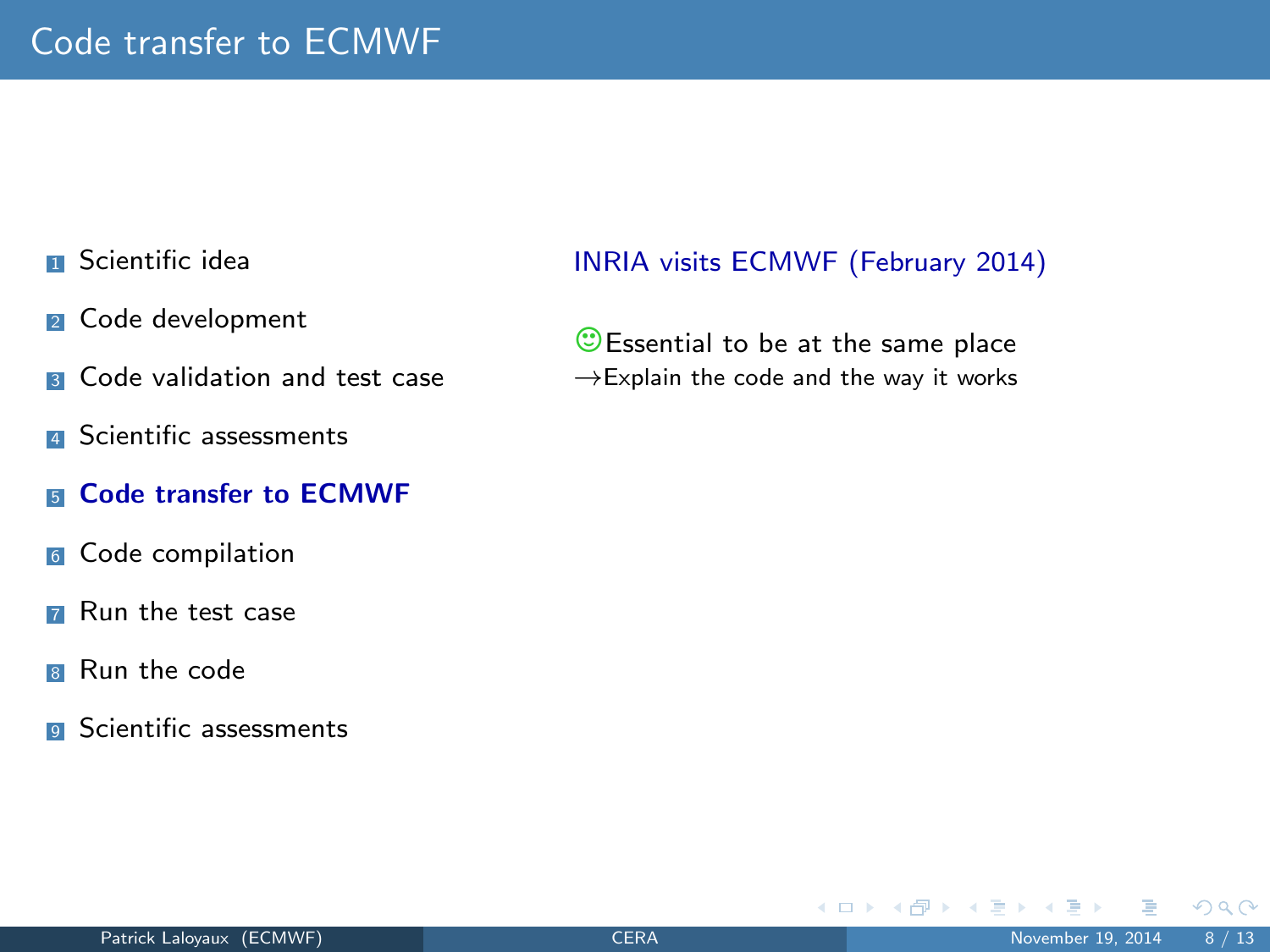- **1** Scientific idea
- <sup>2</sup> Code development
- **B** Code validation and test case
- **4** Scientific assessments
- **5** Code transfer to FCMWF
- <sup>6</sup> Code compilation
- **7** Run the test case
- **B** Run the code
- **a** Scientific assessments

/Compilation crashed! (March 2014)

 $\rightarrow$  Different compilers, require some code modifications

イロト イ押ト イヨト イ

 $QQ$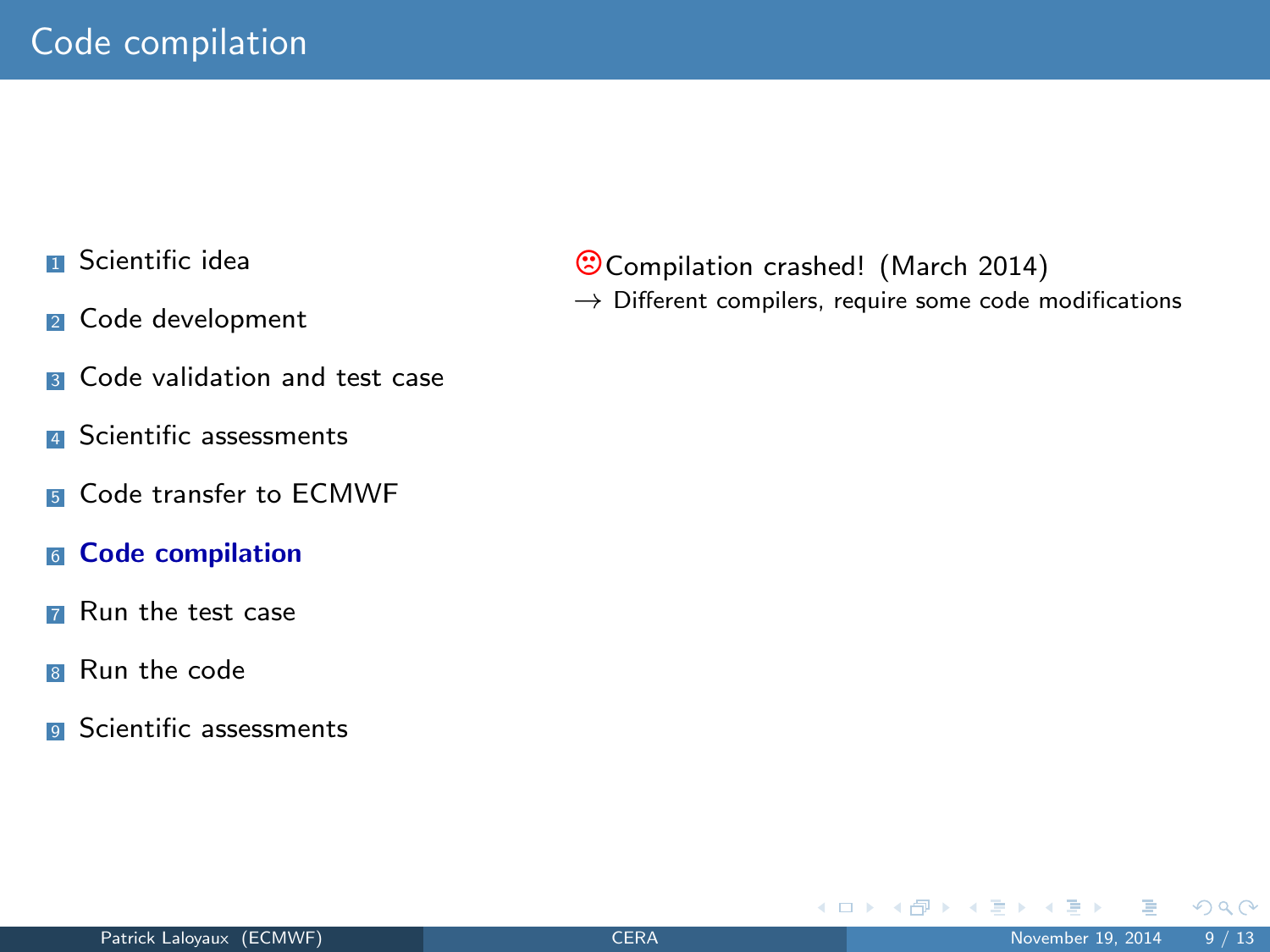- **1** Scientific idea
- <sup>2</sup> Code development
- **3** Code validation and test case
- **4** Scientific assessments
- **5** Code transfer to FCMWF
- 6 Code compilation
- **7 Run the test case**
- **B** Run the code
- **9** Scientific assessments

## **<sup>2</sup>**Test case crashed!

- $\rightarrow$  Run on a different number of processors
- $\rightarrow$  NEMO and NAMEVAR namelists are different

 $\Omega$ 

イロト イ押ト イヨト イ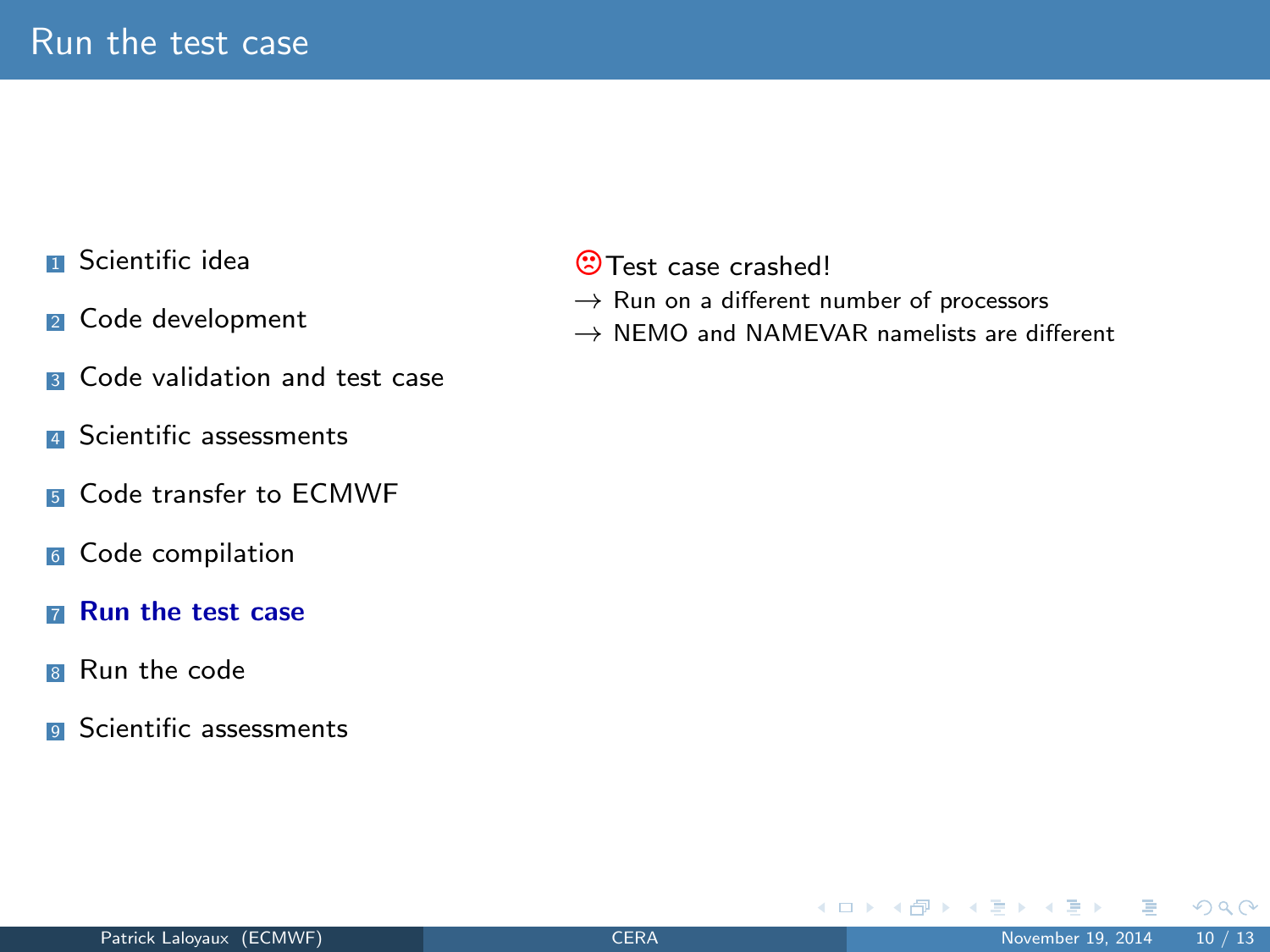- **1** Scientific idea
- <sup>2</sup> Code development
- **3** Code validation and test case
- **4** Scientific assessments
- **5** Code transfer to FCMWF
- 6 Code compilation
- **7** Run the test case
- <sup>8</sup> Run the code
- **a** Scientific assessments

# 4DVAR runs at ECMWF (April 2014)

**O**New version of tangent and adjoint codes  $\rightarrow$  fixed bugs, major revision of some routines

 $\rightarrow$  go back to step 5 and redo step 5-8 (August 2014)

**K ロ ▶ | K 伺 ▶ | K ヨ ▶**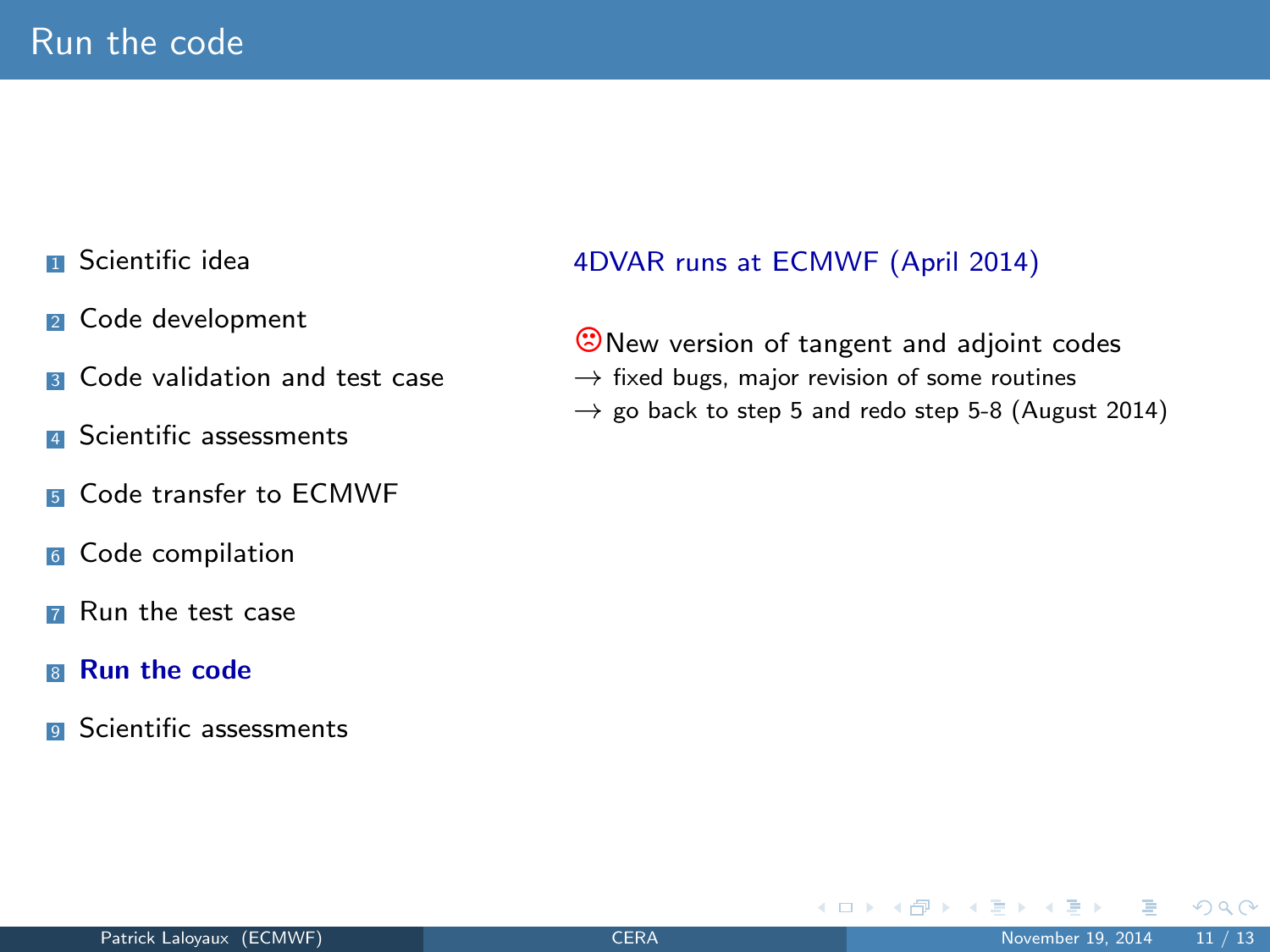- **1** Scientific idea
- <sup>2</sup> Code development
- **3** Code validation and test case
- **A** Scientific assessments
- **5** Code transfer to FCMWF
- <sup>6</sup> Code compilation
- **7** Run the test case
- **B** Run the code
- **9** Scientific assessments

Run the 4DVAR over several months (September 2014) Compare with 3DVAR

**K ロ ▶ | K 伺 ▶ | K ヨ ▶** 

 $\circ$ Interesting and promising results

 $\odot$ A lot of open scientific questions